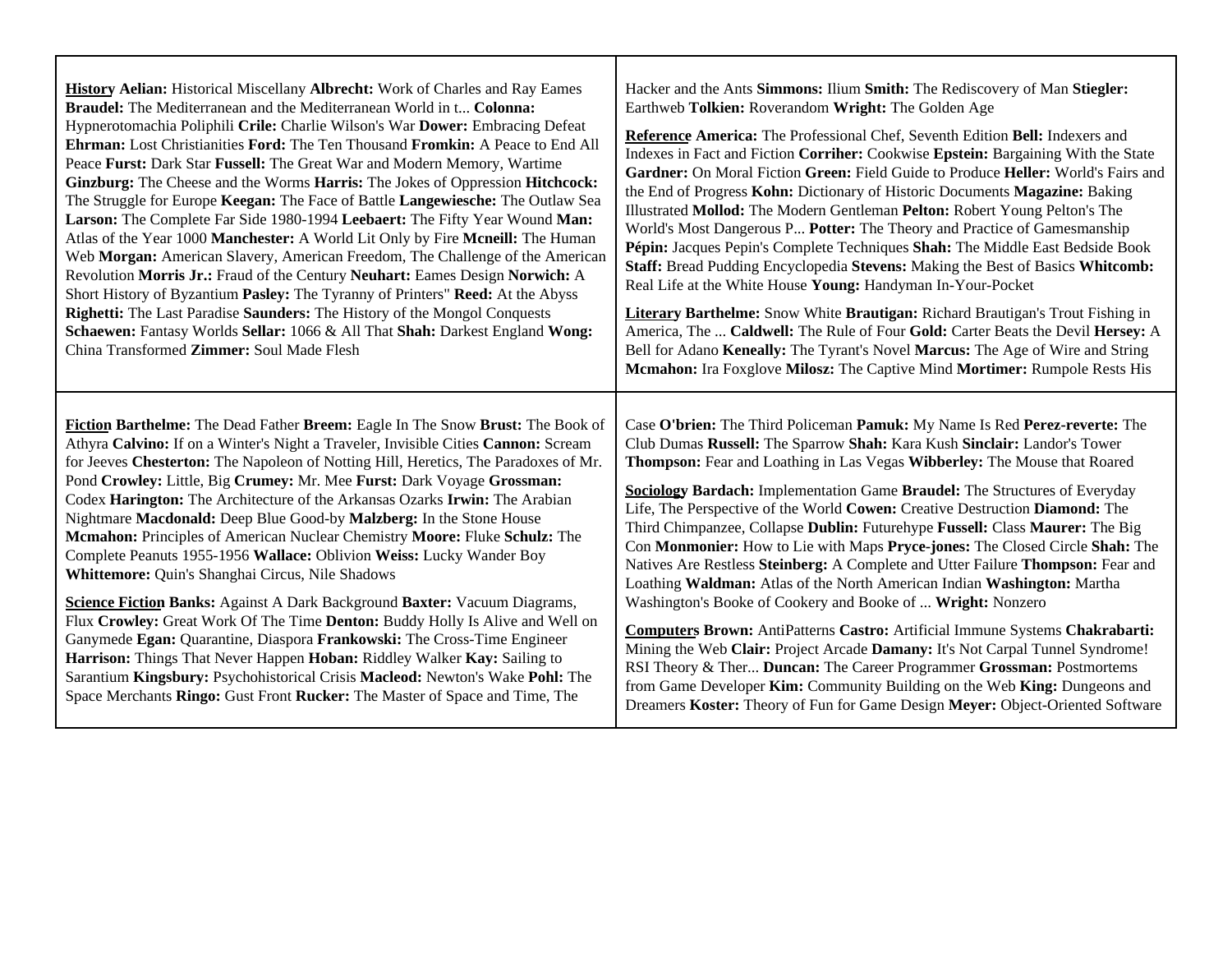| Construction Riley: Game Programming With Python Salen: Rules of Play Wheaton:                                                                                                                                                                                                                                                                                                                                                                                                                                                                                                                                                                                                                                                                                                                                                                                                                                                                           | <b>Unclassified Alexander:</b> The Oregon Experiment, A Pattern Language Amis: Lucky                                                                                                                                                                                                                                                                                                                                                                                                                                                                                                                                                                                                                                                                                                                                                                                                                                                                      |
|----------------------------------------------------------------------------------------------------------------------------------------------------------------------------------------------------------------------------------------------------------------------------------------------------------------------------------------------------------------------------------------------------------------------------------------------------------------------------------------------------------------------------------------------------------------------------------------------------------------------------------------------------------------------------------------------------------------------------------------------------------------------------------------------------------------------------------------------------------------------------------------------------------------------------------------------------------|-----------------------------------------------------------------------------------------------------------------------------------------------------------------------------------------------------------------------------------------------------------------------------------------------------------------------------------------------------------------------------------------------------------------------------------------------------------------------------------------------------------------------------------------------------------------------------------------------------------------------------------------------------------------------------------------------------------------------------------------------------------------------------------------------------------------------------------------------------------------------------------------------------------------------------------------------------------|
| Dancing Barefoot                                                                                                                                                                                                                                                                                                                                                                                                                                                                                                                                                                                                                                                                                                                                                                                                                                                                                                                                         | Jim Auerbach: Mimesis Bell: Board and Table Games from Many Civilizations                                                                                                                                                                                                                                                                                                                                                                                                                                                                                                                                                                                                                                                                                                                                                                                                                                                                                 |
| Politics Applebaum: Gulag Bamford: Body of Secrets Bearden: The Main Enemy                                                                                                                                                                                                                                                                                                                                                                                                                                                                                                                                                                                                                                                                                                                                                                                                                                                                               | Burkhart: Prefab Carse: Finite and Infinite Games Coover: Universal Baseball                                                                                                                                                                                                                                                                                                                                                                                                                                                                                                                                                                                                                                                                                                                                                                                                                                                                              |
| Carothers: Aiding Democracy Abroad Clausewitz: On War Coll: Ghost Wars                                                                                                                                                                                                                                                                                                                                                                                                                                                                                                                                                                                                                                                                                                                                                                                                                                                                                   | Association, Incorporated Doyle: Bread Pudding Fermor: A Time of Gifts Flaubert:                                                                                                                                                                                                                                                                                                                                                                                                                                                                                                                                                                                                                                                                                                                                                                                                                                                                          |
| Flynn: America the Vulnerable Gray: Modern Strategy Hayek: The Constitution of                                                                                                                                                                                                                                                                                                                                                                                                                                                                                                                                                                                                                                                                                                                                                                                                                                                                           | Dictionary of Accepted Ideas Gifford: Ulysses Annotated Jardine: Beyond                                                                                                                                                                                                                                                                                                                                                                                                                                                                                                                                                                                                                                                                                                                                                                                                                                                                                   |
| Liberty Mackenzie: Inventing Accuracy Walzer: Just and Unjust Wars Zakaria: The                                                                                                                                                                                                                                                                                                                                                                                                                                                                                                                                                                                                                                                                                                                                                                                                                                                                          | Backpacking Jeans: Seafaring Lore and Legend Lewis: Moneyball Light: Full Moon                                                                                                                                                                                                                                                                                                                                                                                                                                                                                                                                                                                                                                                                                                                                                                                                                                                                            |
| Future of Freedom Zegart: Flawed by Design                                                                                                                                                                                                                                                                                                                                                                                                                                                                                                                                                                                                                                                                                                                                                                                                                                                                                                               | Mendelson: Home Comforts Mohr: How to Talk Minnesotan Morris: An Essay on                                                                                                                                                                                                                                                                                                                                                                                                                                                                                                                                                                                                                                                                                                                                                                                                                                                                                 |
| Science Briggs: The Fossils of the Burgess Shale Davis: Game Theory Fortey:                                                                                                                                                                                                                                                                                                                                                                                                                                                                                                                                                                                                                                                                                                                                                                                                                                                                              | the Modern State Niven: Niven's Laws Peterson: Roman Legions Europa Militaria                                                                                                                                                                                                                                                                                                                                                                                                                                                                                                                                                                                                                                                                                                                                                                                                                                                                             |
| Trilobite! Gould: I Have Landed Greene: The Fabric of the Cosmos Levi-setti:                                                                                                                                                                                                                                                                                                                                                                                                                                                                                                                                                                                                                                                                                                                                                                                                                                                                             | Special #2 Pratkanis: Age of Propaganda Pratt: Well Of The Unicorn Rawls: A                                                                                                                                                                                                                                                                                                                                                                                                                                                                                                                                                                                                                                                                                                                                                                                                                                                                               |
| Trilobites Mccarthy: Hacking Matter Mcphee: The Curve of Binding Energy                                                                                                                                                                                                                                                                                                                                                                                                                                                                                                                                                                                                                                                                                                                                                                                                                                                                                  | Theory of Justice Schulz: The Complete Peanuts 1959-1960, The Complete Peanuts                                                                                                                                                                                                                                                                                                                                                                                                                                                                                                                                                                                                                                                                                                                                                                                                                                                                            |
| O'hanlon: Trawler Petroski: The Evolution of Useful Things Poundstone: The                                                                                                                                                                                                                                                                                                                                                                                                                                                                                                                                                                                                                                                                                                                                                                                                                                                                               | 1950-1954 Boxed Set, The Complete Peanuts 1957-1958 Shah: The Book of the                                                                                                                                                                                                                                                                                                                                                                                                                                                                                                                                                                                                                                                                                                                                                                                                                                                                                 |
| Recursive Universe Wilson: Four Colors Suffice Zung: Buckminster Fuller                                                                                                                                                                                                                                                                                                                                                                                                                                                                                                                                                                                                                                                                                                                                                                                                                                                                                  | Book Turner: Genesis Wetherell: Etudes for Programmers Willans: Compleet                                                                                                                                                                                                                                                                                                                                                                                                                                                                                                                                                                                                                                                                                                                                                                                                                                                                                  |
| <b>Biography Ash: The File Brookhiser: Gentleman Revolutionary Chernow:</b>                                                                                                                                                                                                                                                                                                                                                                                                                                                                                                                                                                                                                                                                                                                                                                                                                                                                              | Molesworth                                                                                                                                                                                                                                                                                                                                                                                                                                                                                                                                                                                                                                                                                                                                                                                                                                                                                                                                                |
| Alexander Hamilton Dawidoff: The Fly Swatter Demetrios: An Eames Primer                                                                                                                                                                                                                                                                                                                                                                                                                                                                                                                                                                                                                                                                                                                                                                                                                                                                                  | <b>Music</b>                                                                                                                                                                                                                                                                                                                                                                                                                                                                                                                                                                                                                                                                                                                                                                                                                                                                                                                                              |
| Eisenhower: General Ike Isaacson: Benjamin Franklin Manchester: The Arms of<br>Krupp Mezrich: Bringing Down the House Nicolson: God's Secretaries Taylor:<br>Stalin's Apologist Uglow: The Lunar Men<br>Cooking America: The Professional Chef ® Anderson: How to Cook Without a<br>Book Beard: James Beard's American Cookery Colicchio: Think Like a Chef<br>Eliason: Make-A-Mix Haller: The Blue Strawbery Cookbook Kunz: The Elements<br>of Taste Marinetti: The Futurist Cookbook Mcgee: On Food and Cooking Redon:<br>The Medieval Kitchen Ruhlman: The Making of a Chef<br><b>Business Bhagwati:</b> Free Trade Today Friedman: Money Mischief Hardart: The<br>Automat Hazlitt: Economics in One Lesson Hirschman: Exit Voice and Loyalty<br>Lindsey: Against the Dead Hand Malkiel: A Random Walk Down Wall Street<br>Mokyr: The Gifts of Athena Rajan: Saving Capitalism from the Capitalists<br>Schwartz: Juice Yew: From Third World to First | Andrew W.K.: I Get Wet Clem Snide: The Ghost of Fashion Esquivel: Other<br>Worlds Other Sounds/Four Corners of the Worl, Exploring New Sounds in<br>Stereo/Strings Aflame Fats Domino: Out of New Orleans P.D.Q. [pseudonym of<br>Peter Schickele] Bach: An Hysteric Return, P. D. Q. Bach, P.D.Q. Bach, P.D.Q.<br>Bach, The Dreaded P.D.Q. Bach Raymond Scott: Manhattan Research, Inc. Taco:<br>Puttin' On the Ritz They Might Be Giants: The Spine<br><b>DVD</b><br>Black Adder - The Complete Collector's Set, Dark Star, P.D.Q. Bach - Abduction of<br>Figaro / Peter Schickel, The Complete Monty Python's Flying Circus Megaset, The<br>Legend of 1900, The Lord of the Rings - The Fellowship of the Ring, The Lord of the<br>Rings - The Two Towers, The Marx Brothers Collection, The Marx Brothers Silver<br>Screen Collection, The Young Ones - Every Stoopid Episode<br><b>Kitchen</b><br>Universe, The, Art Poster by National Geographic S |